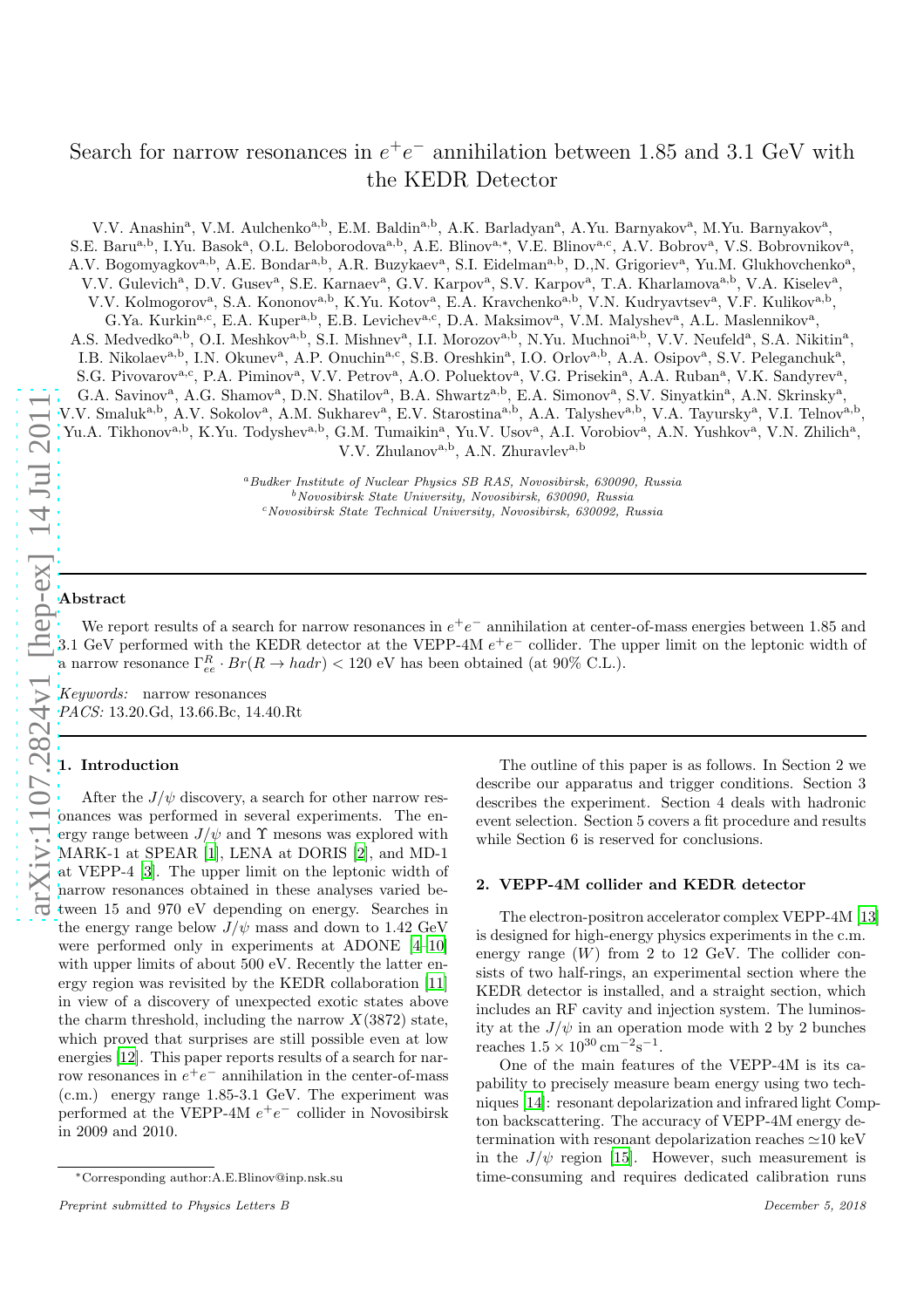

<span id="page-1-0"></span>Figure 1: KEDR detector. 1-vacuum chamber, 2-vertex detector, 3 drift chamber, 4-threshold aerogel counters, 5-ToF-counters, 6-liquid krypton calorimeter, 7-superconducting coil (0.6 T), 8-magnet yoke, 9-muon tubes, 10-CsI-calorimeter, 11-compensation solenoid.

without data taking. A new technique developed at the BESSY-I and BESSY-II synchrotron radiation sources [\[16,](#page-3-10) [17\]](#page-3-11) was adopted for VEPP-4M in 2005. It employs the infrared light Compton backscattering and has worse precision compared to the resonant depolarization  $(50 \div 70 \text{ keV})$ in the  $J/\psi$  region), but unlike the latter can be used during data taking [\[14\]](#page-3-8).

The KEDR detector (Fig. [1\)](#page-1-0) is described in detail else-where [\[18\]](#page-3-12). It includes a tracking system consisting of a vertex detector and a drift chamber, a particle identification system of aerogel Cherenkov counters and scintillation time-of-flight counters, and an electromagnetic calorimeter based on liquid krypton in the barrel and CsI crystals in the endcap. The superconducting solenoid provides a longitudinal magnetic field of 0.6 T. A muon system is installed inside the magnet yoke. The detector also includes a high-resolution tagging system for studies of twophoton processes. The online luminosity measurement is performed with two sampling calorimeters which detect photons from the process of single brehmsstrahlung.

A trigger of the KEDR detector consists of two levels: primary and secondary. Both operate at the hardware level and are designed to provide high efficiency for events with two charged tracks. A primary trigger uses signals from the time-of-flight counters and calorimeters as inputs, and the typical rate is  $5 \div 10$  kHz. It can be fired by one of the following conditions: two separated time-of-flight counters or one time-of-flight counter and one cluster in the endcap calorimeter or two clusters in the opposite endcap calorimeters or one cluster in the barrel calorimeter. A secondary trigger uses signals from the vertex detector, drift chamber, and muon system in addition to the systems listed above, and the rate is  $50 \div 150$  Hz.



<span id="page-1-1"></span>Figure 2: The beam energy spread  $\sigma_E(E_{beam})$  dependence on the beam energy. Open circles - values of  $\sigma_E$ , obtained from  $\sigma_z$  of the interaction region. Black points - fit of  $\sigma_E(E_{beam})$  based on the currents in major magnetic elements

## 3. Experiment description

The experiment was performed in 2009 and 2010. The energy scan started just above the  $J/\psi$  and finished at  $W=$ 1.85 GeV. The beam energy  $E_{beam}$  was measured by the Compton backscattering technique described in Section [2.](#page-0-0) In order to maximize luminosity the magnetic structure of VEPP-4M was retuned with decrease of the beam energy. It caused non-trivial dependence of the beam energy spread  $\sigma_E$  on  $E_{beam}$ . The  $\sigma_E$  was measured using its relation with a longitudinal size of the interaction region  $\sigma_z$ . The values of  $\sigma_E(E_{beam})$  and their fit, based on the currents in major magnetic elements, are shown in Fig. [2.](#page-1-1)

A search for narrow resonances was conducted by automatic decrease of the c.m. energy by about  $2\sigma_W$  (1.4 to 1.9 MeV) steps after collection of required integrated luminosity at each point. In order to get energy-independent sensitivity in terms of  $\Gamma_{ee}^R$ , the integrated luminosity per energy point varied from 0.3 nb−<sup>1</sup> in the upper part of the energy range to  $0.12 \text{ nb}^{-1}$  in the lower one. The data taken at each energy were analyzed on line. In order to improve sensitivity, the integrated luminosity was doubled at the energy points with significant excess of candidate events.

The luminosity was monitored using the process of single bremsstrahlung, while the analysis uses the offline measurement based on elastic  $e^+e^-$  scattering in the endcap calorimeter. The total integrated luminosity  $\int Ldt \simeq$  $300 \text{ nb}^{-1}$  was collected.

# 4. Event Selection

The event selection has two stages. At the first stage we define the following track-level criteria for charged tracks:

1. The distance of the track closest approach to the beam in the transverse plane and along the beam axis should be less than 0.5 and 10 cm, respectively;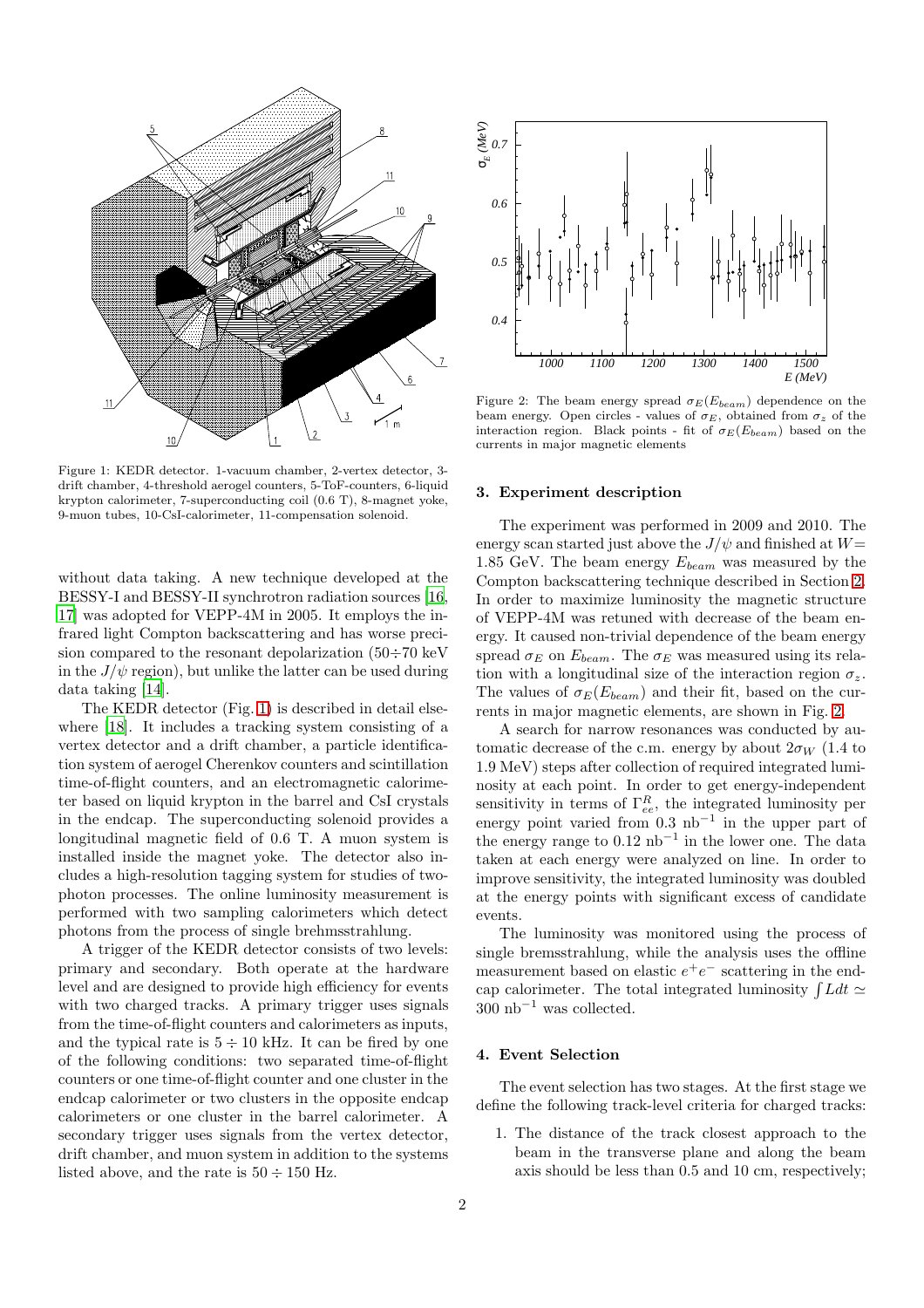2. The energy deposited by the track in the barrel liquid krypton calorimeter is above 20 MeV.

At the second stage the following event-selection criteria, which take into account both tracking and calorimetric information, were applied:

- 1. The total energy deposited in the calorimeter is above 400 MeV;
- 2. At least two charged tracks in the event satisfy first track-level criteria;
- 3. At least one "good" charged track satisfies both tracklevel criteria;
- 4. There is a charged track acoplanar to the "good" one:  $|\Delta \phi - \pi| > 0.15$  rad;
- 5. Aplanarity of event (a sum of momenta transverse to the "event plane") is above 0.1  $E_{beam}$ ;
- 6. There are less than 4 hits in the muon chambers;
- 7.  $|\Sigma p_z / \Sigma E|$  < 0.5, where  $\Sigma p_z$  and  $\Sigma E$  are the total longitudional momentum and energy of all particles, respectively.

Condition 4 rejects cosmic rays, Bhabha, and dimuon events. Condition 5 rejects radiative Bhabha events and dimuons. Condition 6 rejects cosmic ray showers. Condition 7 rejects two-photon processes and events with hard initial state radiation.

# 5. Fit procedure and results

The observed number of hadronic events in data taking runs  $(N_i^{\text{obs}})$  was fitted using the maximum likelihood method [\[19\]](#page-3-13):

$$
-2\ln\mathcal{L} = 2\sum_{i} \left[ N_i^{\text{obs}} \ln \left( \frac{N_i^{\text{obs}}}{N_i^{\text{exp}}} \right) + N_i^{\text{exp}} - N_i^{\text{obs}} \right] \tag{1}
$$

The expected number of hadronic events in data taking runs  $(N_i^{\exp})$  is obtained as

$$
N_i^{exp} = \sigma(W_i) \cdot L_i,\tag{2}
$$

where  $\sigma(W_i)$  and  $L_i$  are the hadronic cross section at the c.m. energy of the run and the run integrated luminosity, respectively.

The hadronic cross section  $\sigma(W)$  is parameterized with a function that assumes the existence of a resonance with mass  $M_R$ , and the leptonic width  $\Gamma_{ee}^R$  on top of the flat non-resonant background:

$$
\sigma(W) = \sigma_0 + \varepsilon_h(M_R) \int dW' dx \cdot
$$

$$
\sigma_{e^+e^- \to R \to hadr}(W') \cdot \mathcal{F}(x, W') G\Big(\frac{W - W'}{\sigma_W(M_R)}\Big),
$$
(3)

where

$$
\sigma_{e^+e^- \to R \to hadr}(W) = \frac{6\pi^2}{M_R^2} \Gamma_{ee}^R \cdot Br(R \to hadr) \cdot \delta(W - M_R),
$$

 $\sigma_0$  is the non-resonant background cross section at  $W =$  $M_R$ ,  $\varepsilon_h$  is the event selection efficiency for the resonance hadronic decays,  $\mathscr{F}(x, W)$  is the radiative correction func-tion [\[20\]](#page-3-14), and  $G(x)$  is the Gaussian function. The value of  $\sigma_W(M_R)$  is obtained from the fit plotted in Fig. [2](#page-1-1) as  $\sigma_W = \sqrt{2} \sigma_E$ .

In order to have enough background events for a  $\sigma_0$ measurement, the fits use the energy range  $M_R \pm 13$  MeV. The fits were performed with  $M_R$  varied by 0.1 MeV steps taking only  $\sigma_0$  and  $\varepsilon_h \Gamma_{ee}^R \cdot Br(R \to hadr)$  as free parameters. The fits did not reveal statistically significant narrow resonances other than  $J/\Psi$ .

In order to set an upper limit on  $\Gamma^R_{ee}$ , the event selection efficiency  $\varepsilon_h$  should be estimated. It has been obtained as follows:

- 1. Since  $\Gamma_{ee}^{J/\Psi} \cdot Br(J/\Psi \to hadr)$  is known from the other measurements [\[21](#page-3-15)],  $\varepsilon_h(J/\Psi)$  of about 62% was obtained at the very beginning of the scan in the  $J/\Psi$  energy range.
- 2. The hadronic decays of a hypotetical resonance might differ from those of the  $J/\Psi$  one. The relative uncertainty of  $\varepsilon_h$  due to this factor was estimated as 10% from comparison of two Monte Carlo simulations:  $J/\Psi \rightarrow hadrons$  and  $e^+e^- \rightarrow hadrons$  in continuum.
- 3. Variation of  $\varepsilon_h$  with energy was estimated from the drop of the visible cross section of  $e^+e^- \rightarrow hadrons$ after it was corrected for the  $W^{-2}$  dependence. Taking into account R measurements in this energy re-gion [\[22\]](#page-3-16), the relative decrease of  $\varepsilon_h$  in the experimental energy range was estimated as  $(22 \pm 7)\%$ .
- 4. Taking all the factors conservatively,  $\varepsilon_h(W)$  has been obtained by the linear interpolation between 56% at  $W = 3.1$  GeV and  $40\%$  at  $W = 1.85$  GeV.

The energy-dependent 90% C.L. upper limits on  $\Gamma_{ee}^{J/\Psi}$ .  $Br(J/\Psi \to hadr)$  with the highest value of about 105 eV, obtained from such a fit, are shown in Fig.  $3.$  <sup>[1](#page-2-0)</sup> Variation of  $\sigma_W$  within its 10% systematic uncertainty could increase the limit to 120 eV.

# 6. Conclusions

A detailed study of the energy range 1.85-3.1 GeV at the VEPP-4M collider with the KEDR detector revealed no new narrow resonances in the reaction  $e^+e^-\to$ hadrons. An upper limit obtained for the leptonic width of possible resonances

$$
\Gamma_{ee}^R \cdot Br(R \to hadr) < 120 \text{ eV} \ (90\% \text{ C.L.})
$$

is four to five times more stringent than that obtained in this energy range in earlier experiments at ADONE [\[4](#page-3-3)[–10](#page-3-4)].

<span id="page-2-0"></span><sup>1</sup>Detailed information on the results of our analysis can be found in two tables in the electronic supplement to this paper